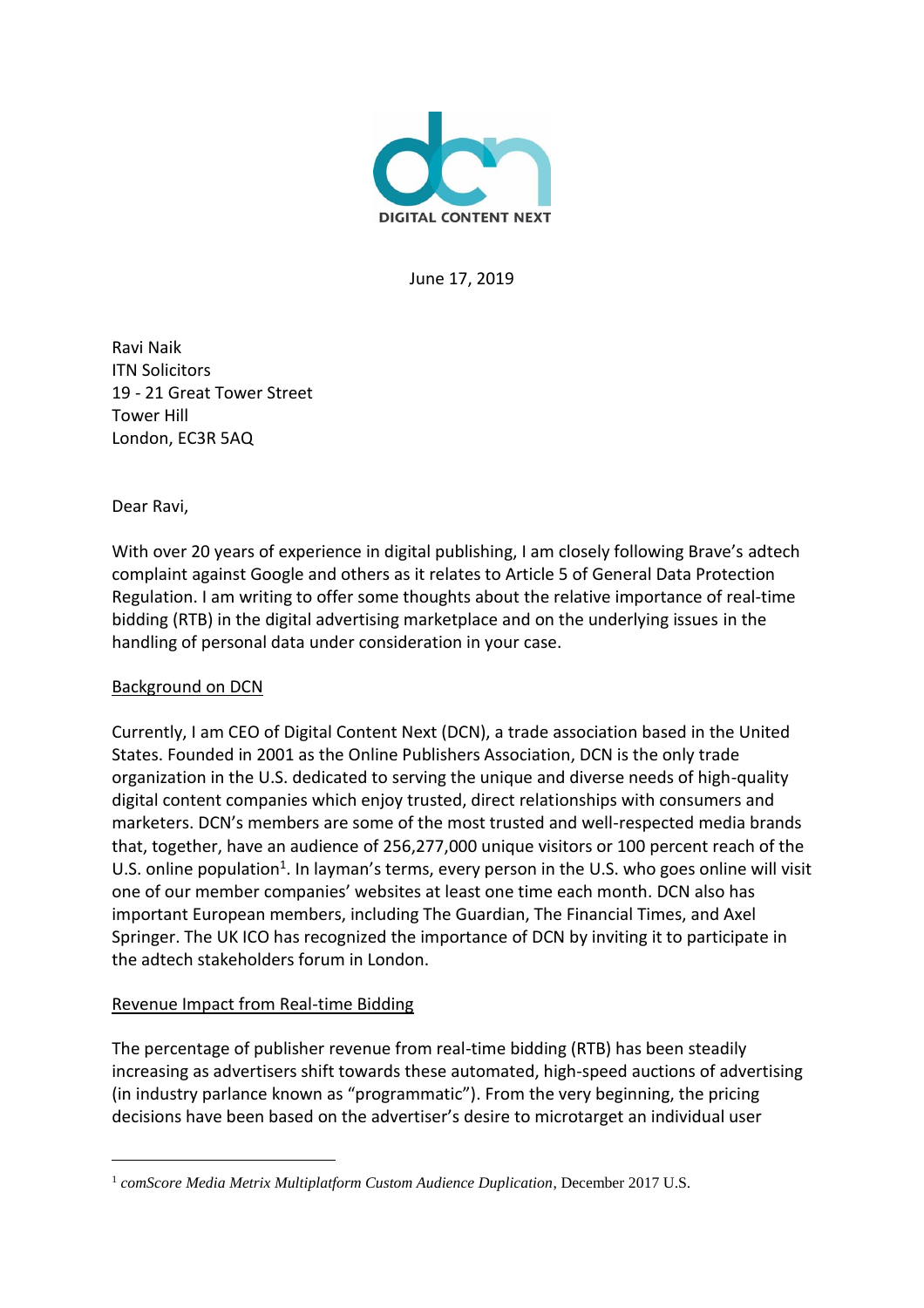through the use of a unique ID. In 2017, 19% of DCN members' digital advertising revenue came from this type of advertising<sup>2</sup>. It's important to note this revenue is shifting from other channels rather than being created anew. Ultimately, it's likely that programmatic advertising, as defined by automated auctions, will continue to grow. How it grows and is allowed to operate is a critical concern to the entire industry.

# Real-time Data Leakage

Currently, RTB bid requests allow third party intermediaries to collect personal data which may be used in separate and unrelated commercial activities at a later date. This data has significant value and, when used by these third party intermediaries for secondary purposes beyond the original purpose of servicing the ad, the principals of the initial RTB transaction, the publisher and the advertiser, do not directly benefit. As for-profit companies, often venture-backed, the third party intermediaries have considerable pressure to maximize their access to and use of this data. This incentive leads to widespread data collection across the web by literally hundreds of adtech companies often referred to as "data leakage." The largest and most-significant of these adtech intermediaries is Google. In the roll-out of GDPR, Google clearly flexed its dominance to make certain that the GDPR had minimum impact on its data collection, data use and overall revenues causing publishers globally to <u>[express concern](https://digitalcontentnext.org/wp-content/uploads/2018/04/Publisher-Letter-to-Google-re-GDPR-Terms-042918.pdf)</u> to Google's CEO<sup>3</sup>.

# Real-time Revenue Leakage

In addition to the data leakage, there has been significant discussion in the industry about how much revenue is being siphoned off by the third party intermediaries. The percentage of a digital media buyer's budget captured by adtech companies (or "Adtech Tax") has been reported to be as high as 80% based on limited testing and as low as 55% in widely shared [research.](https://www.emarketer.com/content/why-tech-firms-obtain-most-of-the-money-in-programmatic-purchases) It is important to note that the 55% low point was established by the representatives of the adtech industry, a source with a thorough understanding of the marketplace and presumed to have incentive to be conservative in its analysis<sup>4</sup>.

The arbitrage of consumers' personal data by parties other than publishers undermines the value of publishers' advertising inventory. DCN began to establish the relationship between data collection and market concentration to intermediaries in 2015 ultimately coining the term "duopoly" to describe Facebook and Google's success in the practice<sup>5</sup>.

While programmatic advertising marketplaces have created valuable market efficiencies for publishers, a significant percentage of revenues flow to the intermediary companies.

 $\overline{a}$ <sup>2</sup> 2017 DCN Financial and Operational Benchmark Study (confidential to membership).

<sup>&</sup>lt;sup>3</sup> Letter to Google sent by trade associations representing global publishers (April 30, 2018), https://digitalcontentnext.org/wp-content/uploads/2018/04/Publisher-Letter-to-Google-re-GDPR-Terms-042918.pdf

<sup>4</sup> *The Programmatic Supply Chain (2014)*, IAB[, https://www.iab.com/wp](https://www.iab.com/wp-content/uploads/2016/03/Programmatic-Value-Layers-March-2016-FINALv2.pdf)[content/uploads/2016/03/Programmatic-Value-Layers-March-2016-FINALv2.pdf,](https://www.iab.com/wp-content/uploads/2016/03/Programmatic-Value-Layers-March-2016-FINALv2.pdf) p6.

<sup>5</sup> Kint, Jason, *Google and Facebook devour the ad and data pie. Scraps for everyone else.* DCN (June 16, 2016), [https://digitalcontentnext.org/blog/2016/06/16/google-and-facebook-devour-the-ad-and-data-pie-scraps](https://digitalcontentnext.org/blog/2016/06/16/google-and-facebook-devour-the-ad-and-data-pie-scraps-for-everyone-else/)[for-everyone-else/.](https://digitalcontentnext.org/blog/2016/06/16/google-and-facebook-devour-the-ad-and-data-pie-scraps-for-everyone-else/)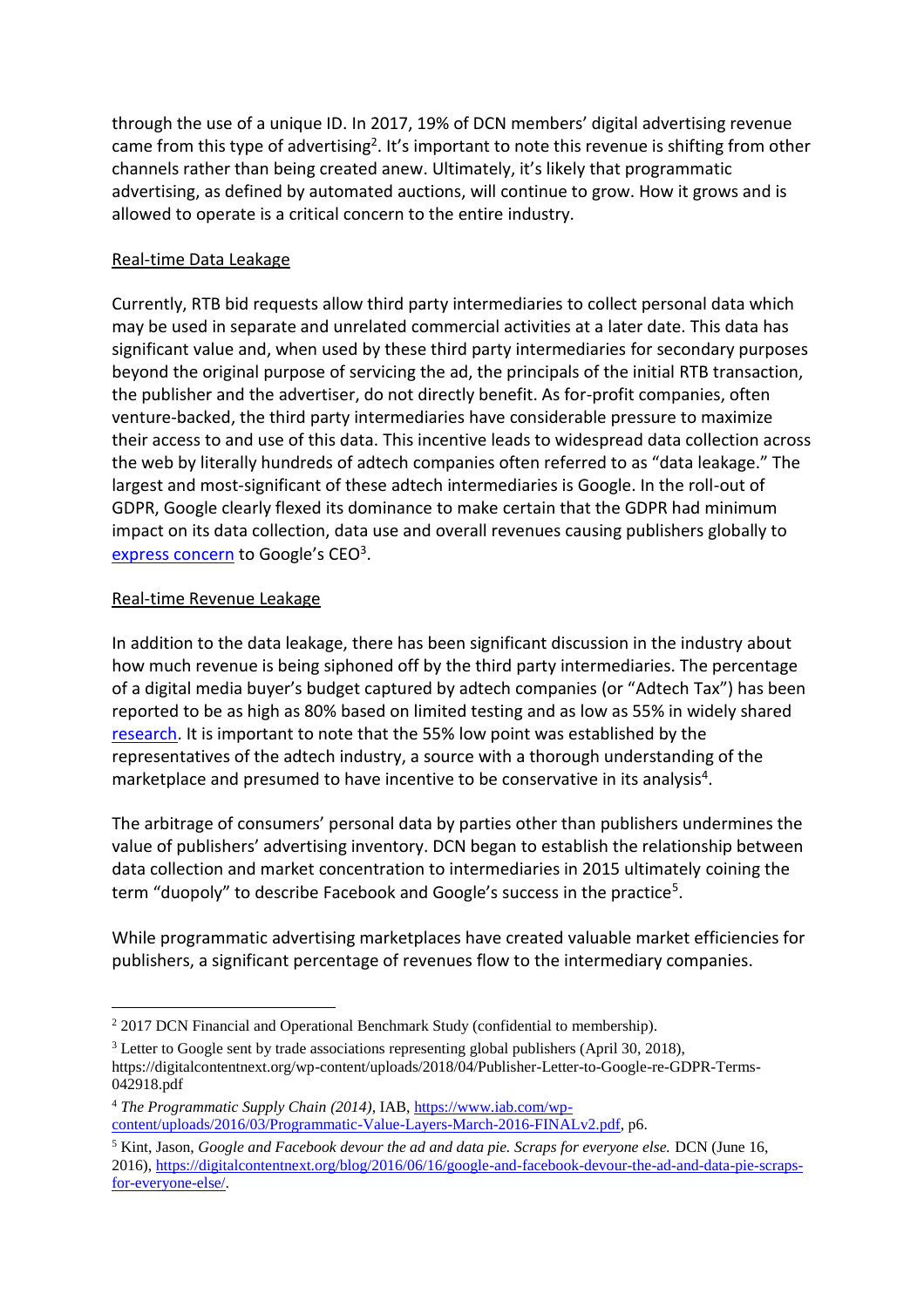Alessandro Acquisti, Professor of Information Technology and Public Policy at the Heinz College, Carnegie Mellon University (CMU), has demonstrated publishers only increase revenues by 4% when making their inventory available for behaviorally-targeted advertising campaigns in real-time bidding (RTB) marketplaces. While advertisers pay significant premium for behaviorally-targeted advertising, the vast majority of the increased revenue goes to intermediaries. In addition, when intermediaries are engaged in the serving of these ads, they are able to collect and re-purpose data for later use across the RTB ecosystem, which further <u>undermines the value</u> of a publisher's inventory<sup>6</sup>. Professor Acquisti's research can be found <u>here</u>.<sup>7</sup> It is important to note that this shifting of benefits also takes away from necessary investment back into high quality news and entertainment.

Removal of personal data from bid requests would negatively impact adtech companies who collect and use data across the web but, ultimately, value would likely shift towards other ways to target advertising which do not require personal data to be shared with all parties such as targeting based on context, non-personal data, localized or 1<sup>st</sup> party data and other new and old ways to predict and measure advertising relevance. It would direct new innovation in adtech which we can't predict.

## Publishers' Prisoner Dilemma

 $\overline{a}$ 

However, it's important to recognize, given the current state of the marketplace, there would be a first mover disadvantage to a single publisher that removes personal data from bid requests if its competitors have not done so. This prisoner's dilemma prevents any individual publisher from benefitting from protecting its own user relationships and its users' personal data, because an advertiser could simply purchase other advertising "inventory" from alternative publishers who had not done so. We have already seen this effect in inventory protected from use of personal data such as inventory served on Safari browsers with tracking prevention. Therefore, whatever happens must apply simultaneously to all publishers in a market.

In addition, there is evidence that ad fraud is facilitated by the inclusion of personal data in RTB bid requests. In a 2015 study of bot activity across premium publishers and a separate study by the Association of National Advertisers (ANA), there was demonstrated a correlation between third party data collection and bot activity.<sup>8</sup> Although the adtech industry isn't incentivized to demonstrate this through its own disclosures and self-funded research, it is logical that the more personal data is "decoupled" from the trusted relationship between consumer and publishers then the more likely third-party actors will either use the ability to microtarget audiences as cheaply as possible or lower their standards with respect to other bad actors.

<sup>6</sup> Hagey, Keach, *Behavioral Ad Targeting Not Paying Off for Publishers, Study Suggests*, Wall Street Journal (March 29, 2019), [https://www.wsj.com/articles/behavioral-ad-targeting-not-paying-off-for-publishers-study](https://www.wsj.com/articles/behavioral-ad-targeting-not-paying-off-for-publishers-study-suggests-11559167195)[suggests-11559167195.](https://www.wsj.com/articles/behavioral-ad-targeting-not-paying-off-for-publishers-study-suggests-11559167195)

<sup>7</sup> Marotta, Abhishek, and Acquisti, *Online Tracking and Publishers' Revenues: An Empirical Analysis (May 2019),* [https://weis2019.econinfosec.org/wp](https://weis2019.econinfosec.org/wp-content/uploads/sites/6/2019/05/WEIS_2019_paper_38.pdf)[content/uploads/sites/6/2019/05/WEIS\\_2019\\_paper\\_38.pdf.](https://weis2019.econinfosec.org/wp-content/uploads/sites/6/2019/05/WEIS_2019_paper_38.pdf)

<sup>8</sup> *DCN Bot Benchmark Report: What Makes a Publisher Premium, DCN (2014),* [https://digitalcontentnext.org/wp-content/uploads/2015/09/DCN-Bot-Benchmark-Report-2015-.pdf,](https://digitalcontentnext.org/wp-content/uploads/2015/09/DCN-Bot-Benchmark-Report-2015-.pdf) p11.